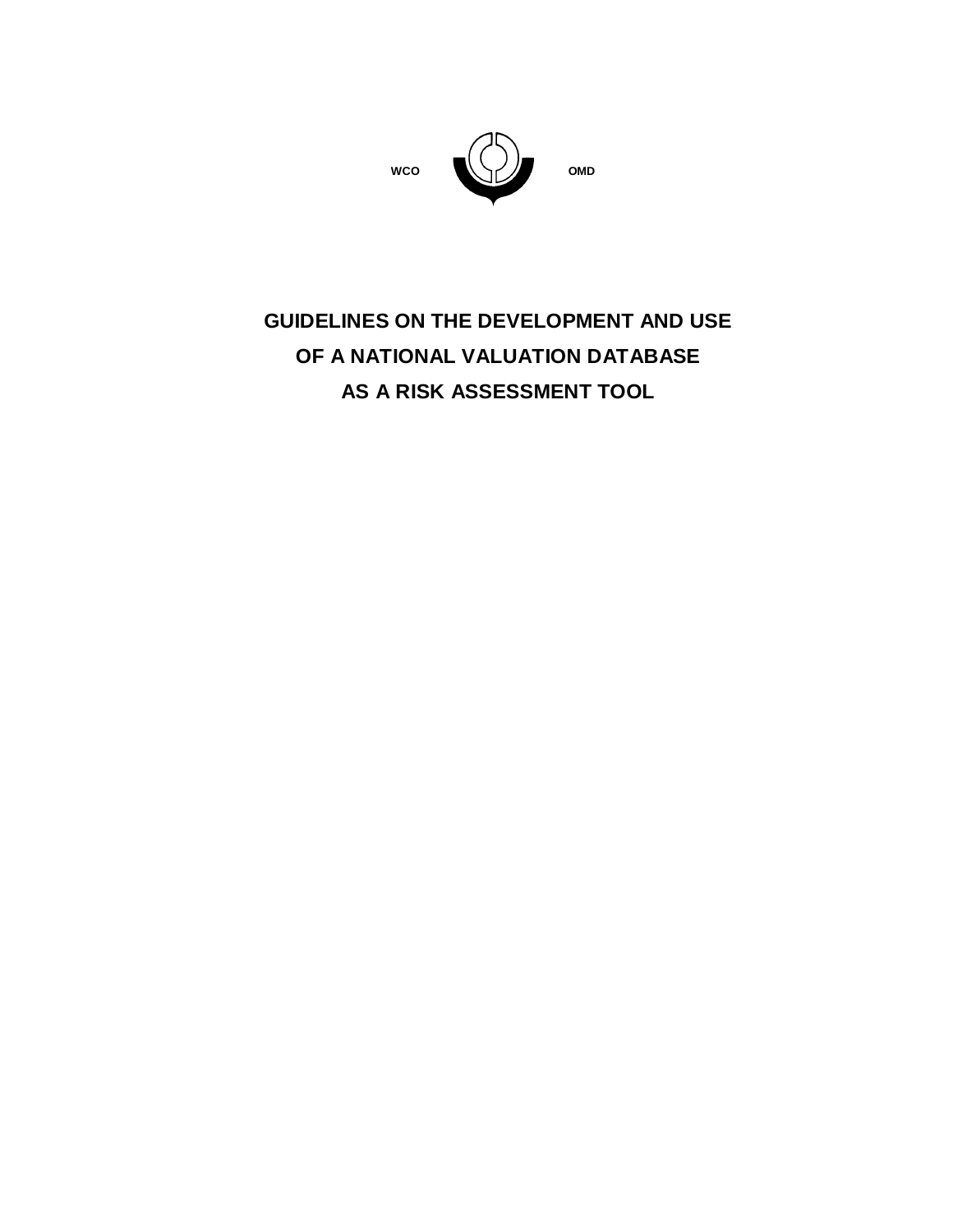# **Table of Contents**

| Preamble                               |
|----------------------------------------|
| Introduction                           |
| Use of a database                      |
| Caveat regarding the use of a database |
| Data to be included in a database      |
| Validity of the data                   |
| Possibility of cross-checking          |
| Monitoring Mechanism                   |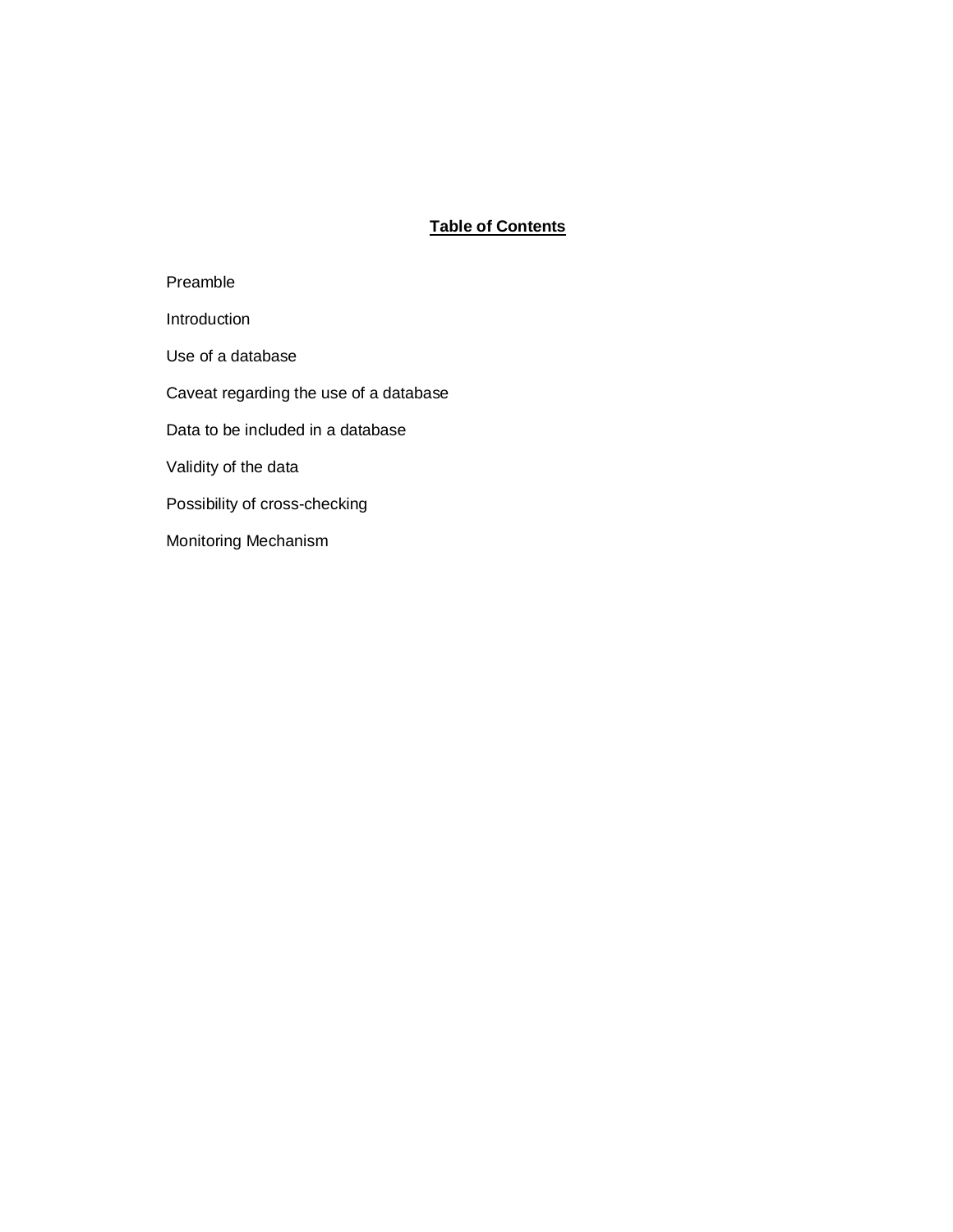#### **Preamble :**

- 1. These Guidelines address various issues pertaining to the development and use of a national valuation database. A national valuation database is a risk assessment tool which may be used by a Customs Administration along with other risk tools to assess potential risk regarding the truth or accuracy of the declared Customs value for imported goods. The information in the database should be recent data reflecting the Customs value and other pertinent information for previously imported goods. The values may not be used to determine the Customs value for imported goods, as a substitute value for imported goods, or as a mechanism to establish minimum values. In addition, recognizing that differences in prices, including substantial declines, are a part of international trade, a difference between the declared value and the database value(s) is not by itself a reliable indicator of potential risk with respect to the truth or accuracy of the declared value, subject to the provisions of Decision 6.1.
- 2. A Customs Administration that uses a valuation database should establish a monitoring mechanism to ensure that the database is being used as a risk assessment tool and that the information stored in the database is updated on a regular basis.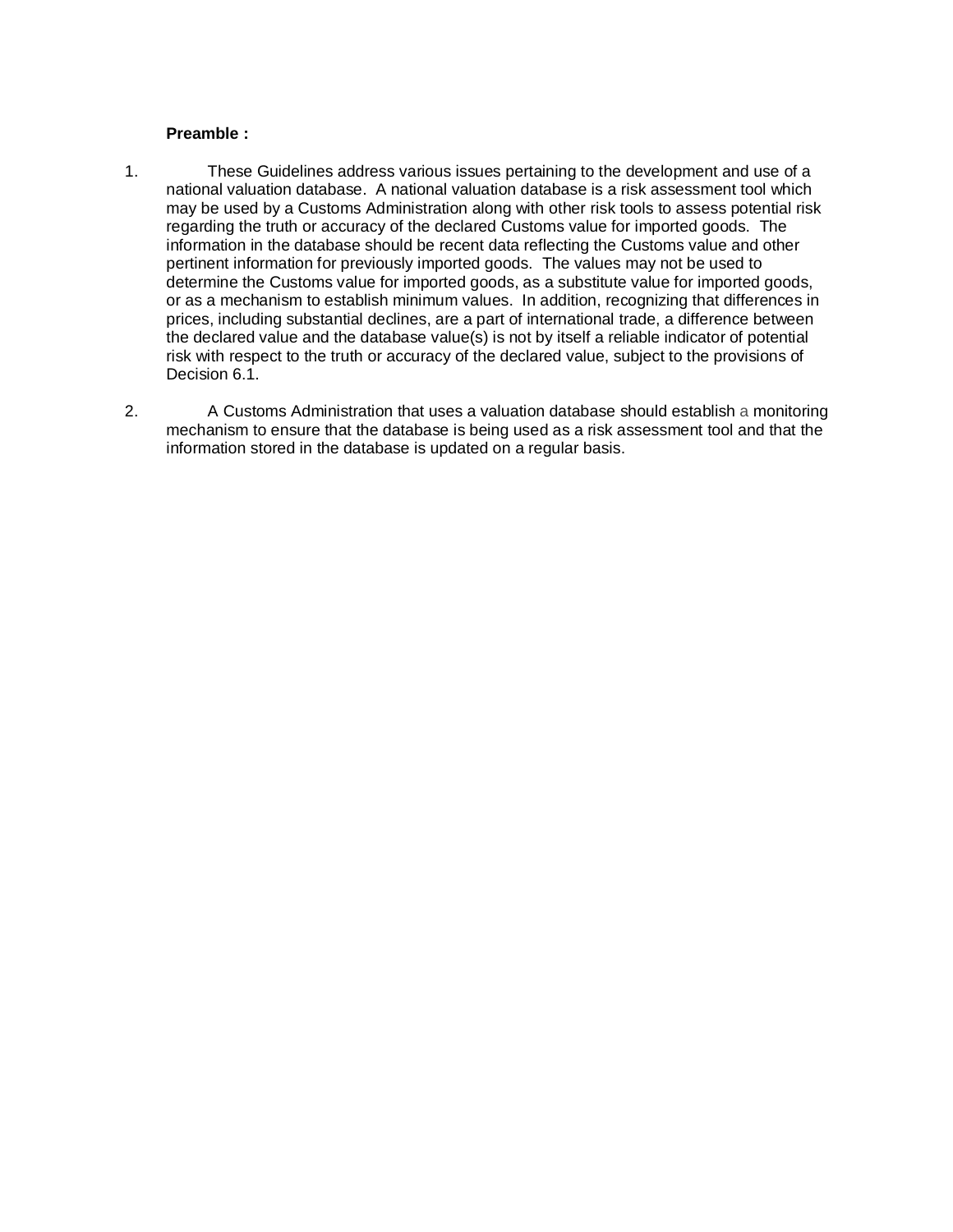#### **Introduction**

- 3. The Agreement on Implementation of Article VII of the GATT 1994, more commonly known as the WTO Agreement on Customs Valuation (the Agreement), introduces a fair, uniform and neutral system for the Customs valuation of imported goods, which is consistent with commercial practices and precludes the use of arbitrary or fictitious Customs values.
- 4. The basis for the valuation of goods under this system is, to the greatest extent possible, the transaction value of the imported goods which is the price actually paid or payable for the goods when sold for export to the country of importation, adjusted in accordance with the provisions of Article 8 of the Agreement.
- 5. Where the Customs value cannot be determined using the transaction value method, the Agreement provides for five other methods, to be used in turn.
- 6. Customs has the right to satisfy itself as to the truth or accuracy of the value declared. The application of an appropriate risk assessment and management procedure enables Customs to exercise this right in a pragmatic manner. Such procedures may use, inter alia, a valuation database.
- 7. The data contained in a valuation database should be treated in accordance with the applicable confidentiality provisions.
- 8. Within the context of Customs controls, Chapter 6 of the Guidelines on the General Annex to the Revised Kyoto Convention (Customs controls) includes the following definitions of the concepts of risk assessment and risk management :

Risk assessment : "The systematic determination of risk management priorities by evaluating and comparing the level of risk against predetermined standards, target risk levels or other criteria."

Risk management : "The systematic application of management procedures and practices which provide Customs with the necessary information to address movements or consignments which present a risk."

9. In the context of Customs valuation, application of the above concepts requires that risk assessment mechanisms must be selective and targeted. It is not appropriate to apply simple statistical or price indicators to all imports on a comprehensive basis, as a means to measure potential risk with regard to the truth or accuracy of Customs value. The development and use of a valuation database must take account of the above-mentioned risk assessment and management procedures.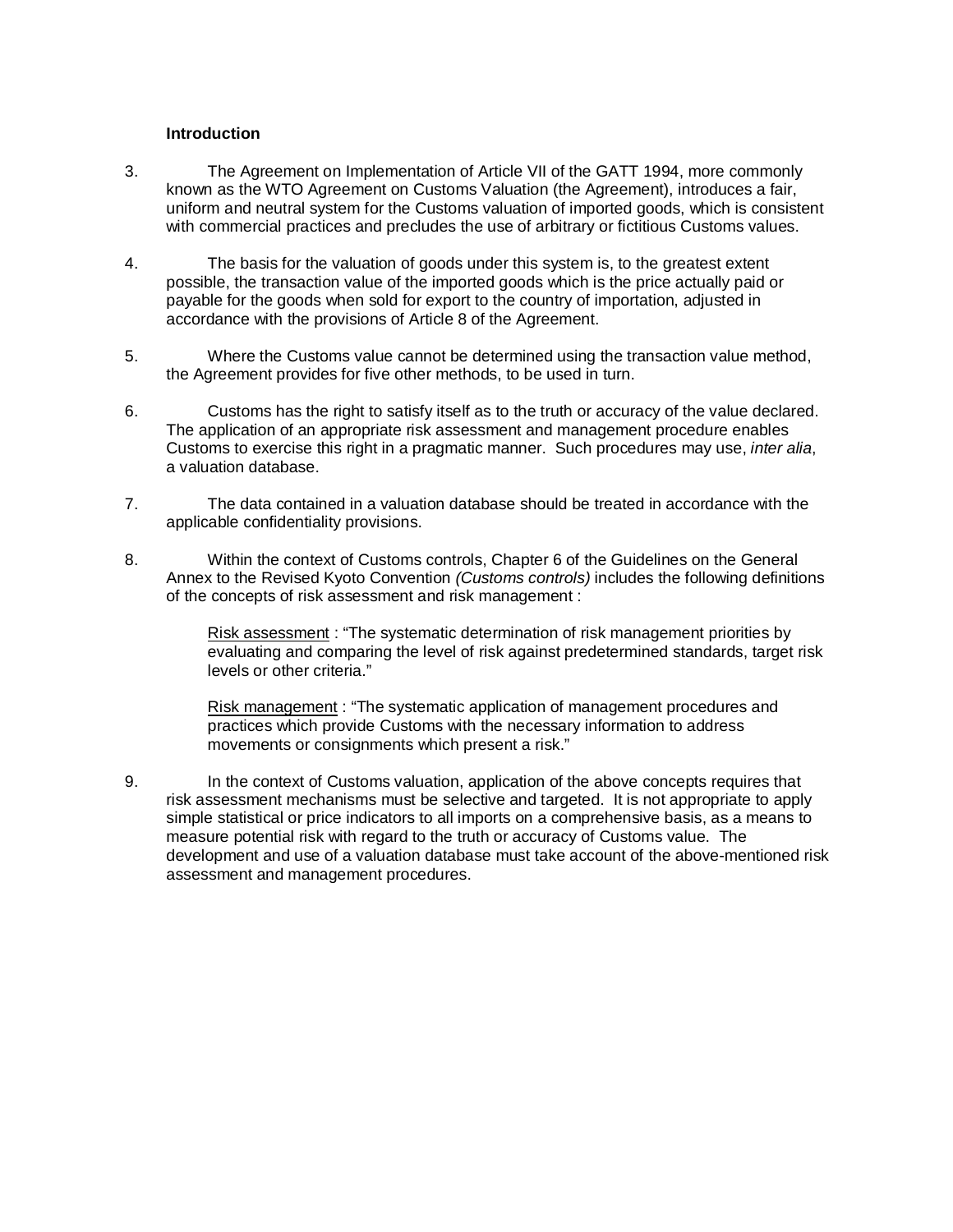#### **Use of a database :**

- 10. A valuation database may be used by a Customs Administration only as a risk assessment tool. It has to be designed specially to assess potential risk regarding the truth or accuracy of the declared value for imported goods.
- 11. Database management systems will usually enable a Customs Administration to compare the declared value to previously accepted Customs value(s). Recognizing that price variations are a normal part of international trade, the results of any such comparison do not in themselves represent a comprehensive or sufficient indicator of potential risk. Therefore, while an abnormally large difference between the declared value and the databases value(s) for that product could constitute a potential risk factor, any such difference must be considered along with other potential risk factors, such as the lack of supporting documentation, prior problems with the importer, etc., in determining what further action, if any, is appropriate with regard to the declared value.
- 12. Where the application of appropriate database technology indicates the existence of potential risk in well-defined circumstances, Customs may apply a number of measures. For example, Customs may place the operations of a particular importer under scrutiny and take appropriate monitoring action. In other cases where there are concrete indications that the declared values represent a risk with respect to their truth or accuracy, and after taking into account all the relevant risk factors the Customs Administration has doubts about the truth or accuracy of the declared value, it could follow the procedures set forth in Decision 6.1 of the WTO Committee on Customs Valuation. Such procedures start by asking the importer to provide further evidence to support the declared value. Another example of a measure that can be taken by Customs Administration in cases of potential risk is a post-importation audit of the importer.
- 13. The Customs Administration cannot reject the declared value based solely on a difference between the declared value and the database value(s). Rather, the value(s) stored in the database should, alongside other indicators applied by Customs, serve only as an indicator of potential risk and represents no more than initial indicative information helping to reinforce or dispel Customs' doubts about the truth or accuracy of the declared value.
- 14. The database can also be used as a risk assessment tool to perform cross-checks in order to target specific import declarations for examination.
- 15. Normally, a valuation database should form part of a more extensive database embracing risk assessment linked to other aspects of the import/export operation, such as origin, tariff code number, importer's profile, exporter's profile, etc.
- 16. Each Customs Administration should determine, with reference to its own needs, which authorized staff will have access to the national valuation database.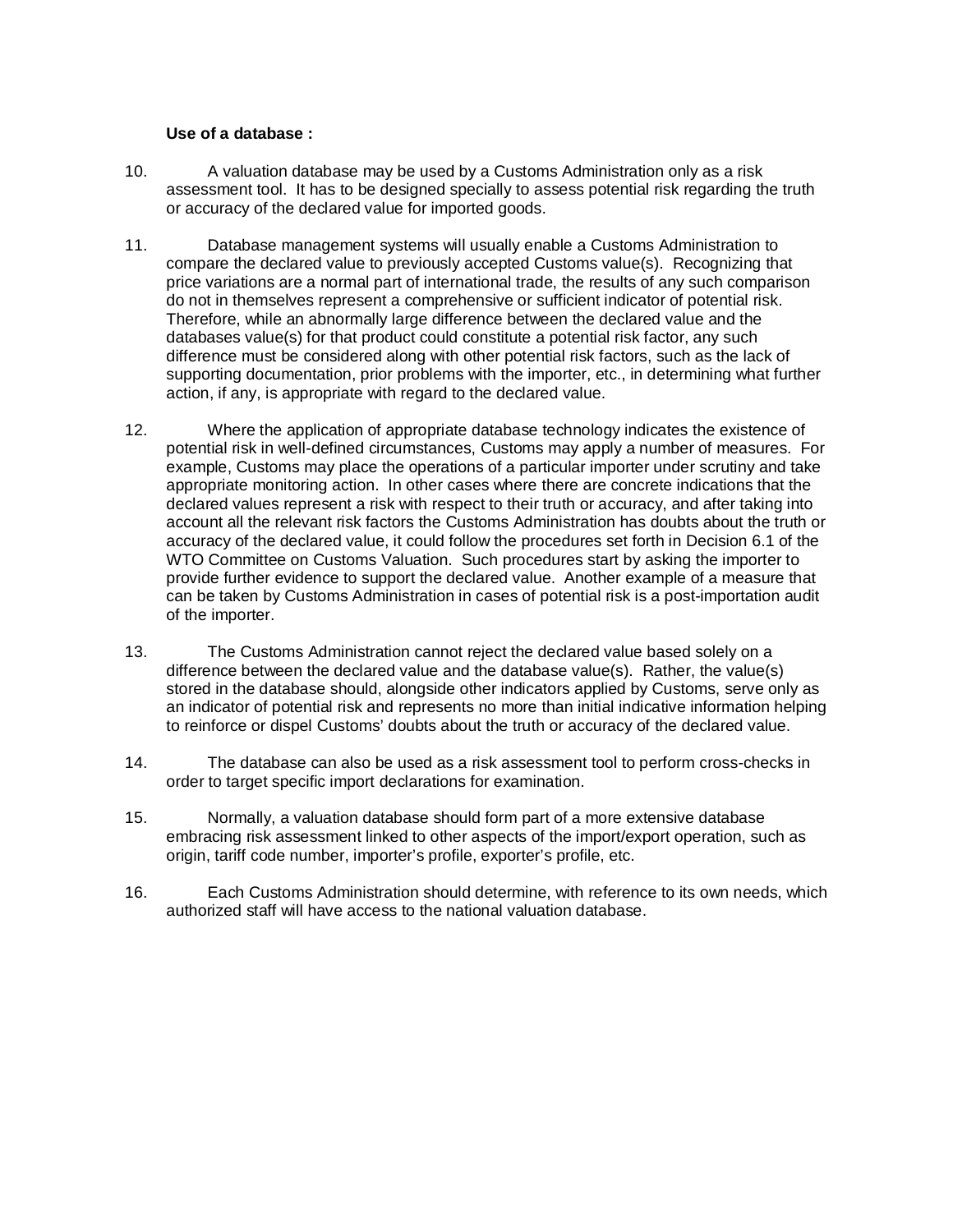17. The use of databases in the risk assessment context may occur at any stage : prior to the lodging of the import declaration, at the time when the declaration is lodged (verification of the data entered in the declaration), throughout the clearance process and/or after the goods have been released.

#### **Caveat regarding the use of a database :**

- 18. A Customs Administration may not:
	- Use a database to determine the Customs value of imported goods, as a substitute value for imported goods or as a mechanism to establish minimum values;
	- Reject the declared value solely on the basis of a difference between the declared value and the database values;
	- Disregard the requirements of article 13 of the WTO Valuation Agreement (concerning release of imported goods upon sufficient guarantee) in order to employ a valuation database; or
	- Use a valuation database as a substitute for other techniques, such as postimportation audit, to assess the truth or accuracy of the declared value.

#### **Data to be included in a database :**

- 19. Within the framework of a risk assessment policy for valuation, the data to be included in a valuation database may vary, depending on the state of development of the risk management policy of the Member concerned and should be based on relevant elements from the WCO Customs Data Model.
- 20. The usefulness of a valuation database as a risk assessment tool depends on the reliability and relevance of the data for the purposes of determining the truth or accuracy of the declared value. Therefore, the data should include the Customs value for previous importations determined in accordance with the Agreement. The data may also include the applicable method of valuation (for example, transaction value, computed value, etc.) and elements included in the Customs value (for example, assists, royalties, selling commissions, etc.). Other data from the import declaration, such as whether the parties are related, may also be included.
- 21. The data to be included in the database is generally the data found in the import declarations and supporting documents of previous importations. The database may also include other pertinent and reliable data for risk assessment purposes.